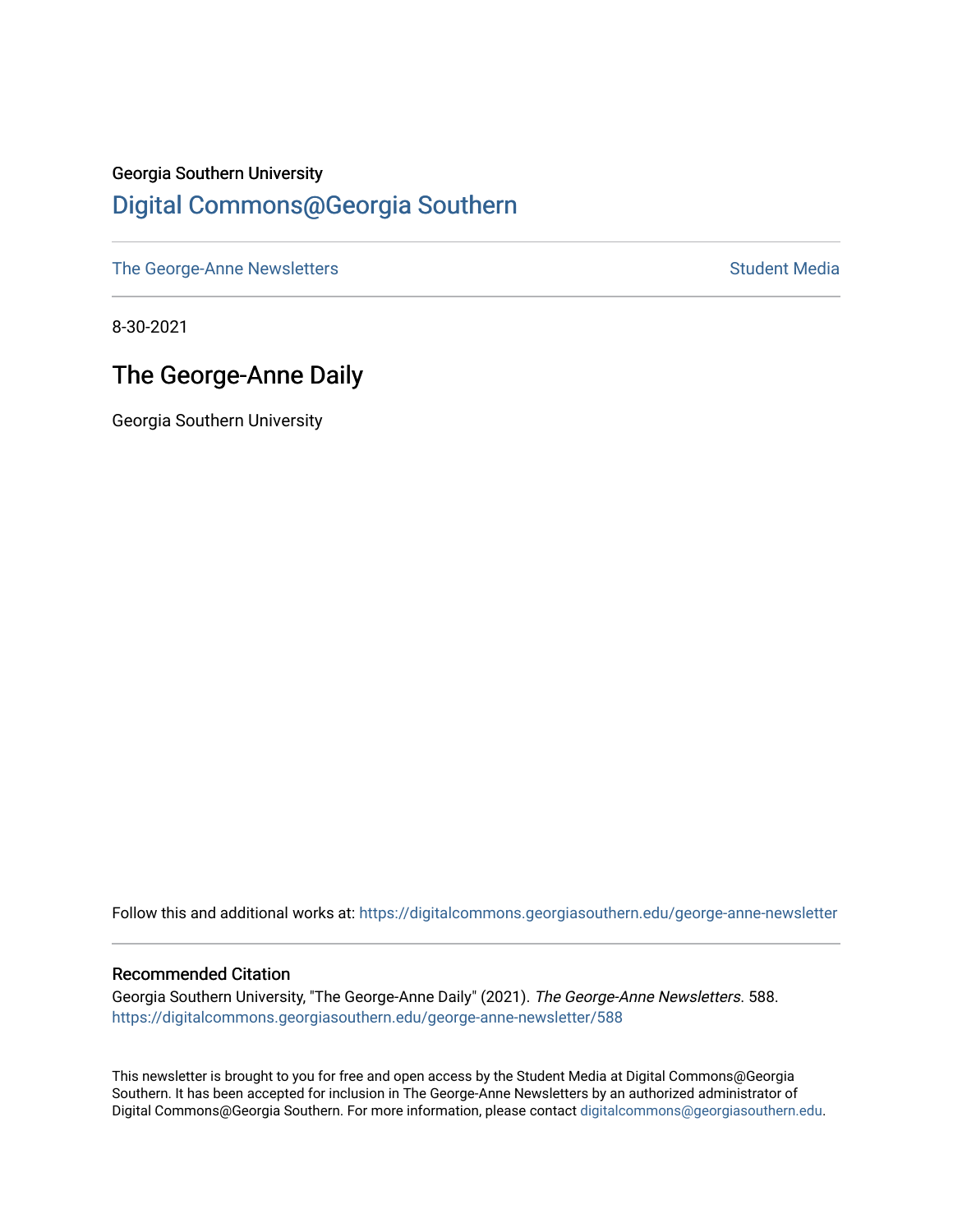# THE GEORGE-ANNE DAILY  $\mathbf{0}$

Good morning! Welcome to the George-Anne Daily. Let us catch you up before you start your day, and be sure to keep up with us through our social media links above.



## *WHAT'S HAPPENING IN YOUR WORLD?*

#### **[Police bust up crate challenge at RAC](https://r20.rs6.net/tn.jsp?f=001aPuBvH41X0qLK3yrQnjTmnrXPwvf-U_GlV0CITZQAzY7fr_ZceQb9PZgBO_SEwVtgZRZMgPAje3OGhSEvCbscxvFuquUee8oCXn5EfISfm4tL2EtbZFbQrMKhm3-jYtiY189v-Ux2Z4JbVnCt4ufERmRKj6Fftr4X0z3h-XglfrjZmeeTHlEta3o8Rnjew83gYQqmPGlsQwIp2gKW9qg1LyIMFtJ3hGvhvdfoDQzfsk=&c=Bj6U-uIOIwfTcDFarlYNwtmhmVBIMPzZ6HPQVN03HwuaexG3QdsG4A==&ch=zpMNXtxPZMI3Q5fbXy4Ote-0-Rc4VoTNrtIHxWQXfsFGVFBNtTD7Lw==)**

University Police break up students doing Tik Tok's 'dangerous' new challenge



**[Freshmen feeling unprepared after virtual](https://r20.rs6.net/tn.jsp?f=001aPuBvH41X0qLK3yrQnjTmnrXPwvf-U_GlV0CITZQAzY7fr_ZceQb9PZgBO_SEwVtvmERP4AfsxGXGuqbUROOlDUlqm341O4mYKUFR4dqEgsfEfV9C2TBSZU0tzLljrTfLWLgGTyXmY8vMlP5GP2dINxt6AVUmVQ4HfiRSXCffYVW8PFLpmtOytxwPeqRCTXZ_Hg4gnK6cZTzJsKB0k3TkWNwGELDp3UiunZqVM5shlE47r3O7HScE164IeHG1QSx&c=Bj6U-uIOIwfTcDFarlYNwtmhmVBIMPzZ6HPQVN03HwuaexG3QdsG4A==&ch=zpMNXtxPZMI3Q5fbXy4Ote-0-Rc4VoTNrtIHxWQXfsFGVFBNtTD7Lw==) senior year**

Freshmen share their fears about the semester having had seriously untraditional senior years.

[Read all about it...](https://r20.rs6.net/tn.jsp?f=001aPuBvH41X0qLK3yrQnjTmnrXPwvf-U_GlV0CITZQAzY7fr_ZceQb9PZgBO_SEwVtvmERP4AfsxGXGuqbUROOlDUlqm341O4mYKUFR4dqEgsfEfV9C2TBSZU0tzLljrTfLWLgGTyXmY8vMlP5GP2dINxt6AVUmVQ4HfiRSXCffYVW8PFLpmtOytxwPeqRCTXZ_Hg4gnK6cZTzJsKB0k3TkWNwGELDp3UiunZqVM5shlE47r3O7HScE164IeHG1QSx&c=Bj6U-uIOIwfTcDFarlYNwtmhmVBIMPzZ6HPQVN03HwuaexG3QdsG4A==&ch=zpMNXtxPZMI3Q5fbXy4Ote-0-Rc4VoTNrtIHxWQXfsFGVFBNtTD7Lw==)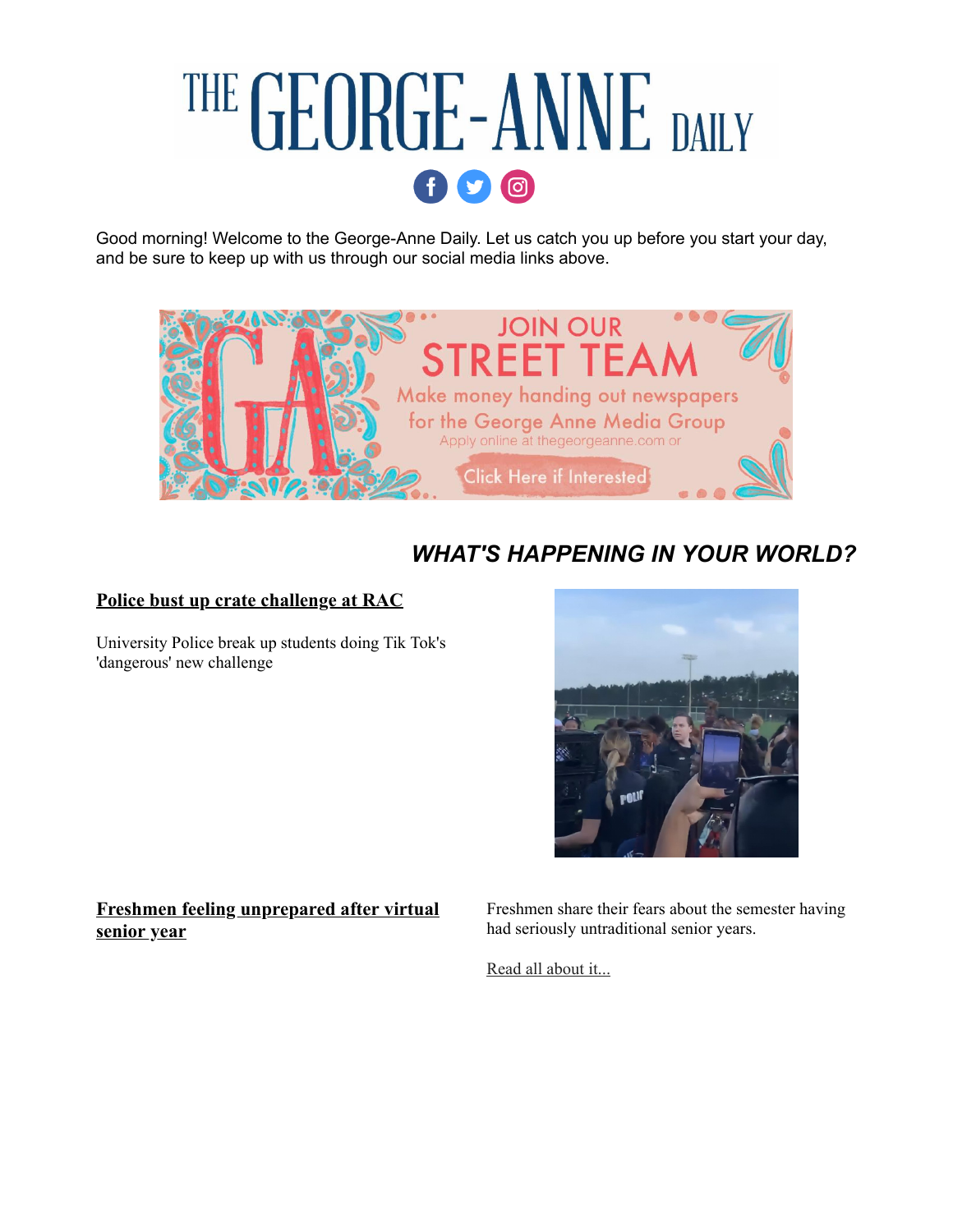

#### **[ICYMI: Statesboro giving away \\$10k in](https://r20.rs6.net/tn.jsp?f=001aPuBvH41X0qLK3yrQnjTmnrXPwvf-U_GlV0CITZQAzY7fr_ZceQb9KMkUhBgTf6lJJEuKF6r8I8L7GITTjEK7yMk0e90yjgUvBA1kgtwT8Rfisp1bwSlxyvKo7Xihyhw6nIKyeGtBS44qfiX-j88E9ghs15zq89CVX9lQzViE2ZlH4dzZoK_KxYNEaMpIG4U2M5hVOhQTJyNFcir1FSJnGv4x2nMGs_wGGvvqg6mdSuWZUDFb5NcBjG11TqqXcMh&c=Bj6U-uIOIwfTcDFarlYNwtmhmVBIMPzZ6HPQVN03HwuaexG3QdsG4A==&ch=zpMNXtxPZMI3Q5fbXy4Ote-0-Rc4VoTNrtIHxWQXfsFGVFBNtTD7Lw==) vaccine incentives**

*MORE HEADLINES FOR YOU*

The first 200 vaccinated at City Hall get a \$50 gift card Wednesday

[Read all about it here...](https://r20.rs6.net/tn.jsp?f=001aPuBvH41X0qLK3yrQnjTmnrXPwvf-U_GlV0CITZQAzY7fr_ZceQb9KMkUhBgTf6lJJEuKF6r8I8L7GITTjEK7yMk0e90yjgUvBA1kgtwT8Rfisp1bwSlxyvKo7Xihyhw6nIKyeGtBS44qfiX-j88E9ghs15zq89CVX9lQzViE2ZlH4dzZoK_KxYNEaMpIG4U2M5hVOhQTJyNFcir1FSJnGv4x2nMGs_wGGvvqg6mdSuWZUDFb5NcBjG11TqqXcMh&c=Bj6U-uIOIwfTcDFarlYNwtmhmVBIMPzZ6HPQVN03HwuaexG3QdsG4A==&ch=zpMNXtxPZMI3Q5fbXy4Ote-0-Rc4VoTNrtIHxWQXfsFGVFBNtTD7Lw==)

Georgia Southern now offers \$1 parking permits where drivers can pay for parking by the hour.

[Read all about it here...](https://r20.rs6.net/tn.jsp?f=001aPuBvH41X0qLK3yrQnjTmnrXPwvf-U_GlV0CITZQAzY7fr_ZceQb9PZgBO_SEwVtb6BJMlVhL8SBJFGQrWrQv_rpo81bF-snTJ5Vi4_0dnrvv7cD-duGUatlK7kSMyCfvrfPjAkrNJqANth8Py5GdQ6EYzbdLZ17EoUStexKB5sp2Mb3X8EIKe0q_4E-W5wWx_CsSmklswKTt-VcfJzzHPIOVLPY-aTdsGIhCXTmS-I=&c=Bj6U-uIOIwfTcDFarlYNwtmhmVBIMPzZ6HPQVN03HwuaexG3QdsG4A==&ch=zpMNXtxPZMI3Q5fbXy4Ote-0-Rc4VoTNrtIHxWQXfsFGVFBNtTD7Lw==)

#### **[GS offering hourly parking starting at \\$1](https://r20.rs6.net/tn.jsp?f=001aPuBvH41X0qLK3yrQnjTmnrXPwvf-U_GlV0CITZQAzY7fr_ZceQb9PZgBO_SEwVtb6BJMlVhL8SBJFGQrWrQv_rpo81bF-snTJ5Vi4_0dnrvv7cD-duGUatlK7kSMyCfvrfPjAkrNJqANth8Py5GdQ6EYzbdLZ17EoUStexKB5sp2Mb3X8EIKe0q_4E-W5wWx_CsSmklswKTt-VcfJzzHPIOVLPY-aTdsGIhCXTmS-I=&c=Bj6U-uIOIwfTcDFarlYNwtmhmVBIMPzZ6HPQVN03HwuaexG3QdsG4A==&ch=zpMNXtxPZMI3Q5fbXy4Ote-0-Rc4VoTNrtIHxWQXfsFGVFBNtTD7Lw==)**

### **OPINION 1 wheelchair for 20,000+ students**

Jillian King examines the lack of accessibility for the disabled at Georgia Southern.

#### **[GS' Diversity Speaker: Victoria Alexander](https://r20.rs6.net/tn.jsp?f=001aPuBvH41X0qLK3yrQnjTmnrXPwvf-U_GlV0CITZQAzY7fr_ZceQb9AdzeO6M8suQNc2TxWKQG2pfW82jv5Pt9aeAm0W5aH_MvXCeglD0GEaTU1gy5eg9X-OoI3tINg2hLutxWEfi3SVR0EYvM4TxT5r1Bqj5vUi99juzprKoHqXoJca4VzIxnhio0N5xEfxehCfUGYmJtGbZucIfb9svCeuTAZ3g2bj8&c=Bj6U-uIOIwfTcDFarlYNwtmhmVBIMPzZ6HPQVN03HwuaexG3QdsG4A==&ch=zpMNXtxPZMI3Q5fbXy4Ote-0-Rc4VoTNrtIHxWQXfsFGVFBNtTD7Lw==)**

Guest speaker talks about white supremacy and implicit biases and shares her story attending a predominantly white institution.





## *DEEP DIVE*

*GA FILMS*